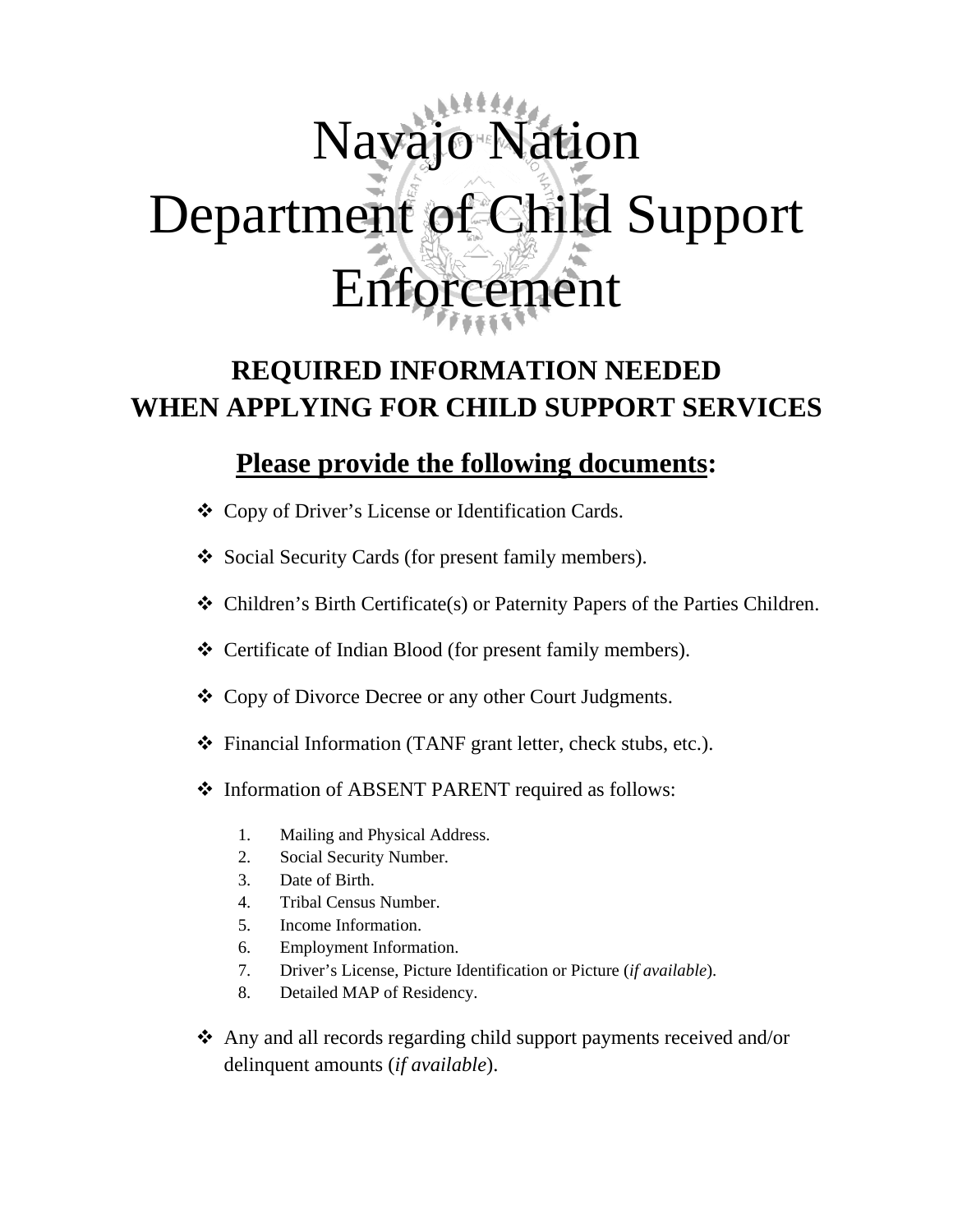

# **Navajo Nation Department of Child Support Enforcement Application**

| <b>CUSTODIAL PARENT/GUARDIAN INFORMATION:</b><br><b>CUSTODIAL PARENT EMPLOYMENT INFORMATION:</b><br>PUBLIC ASSISTANCE INFORMATION:<br>Public Assistance Recipient: () YES () NO Grant Amount: ________________________ Medical Benefits: () YES () NO                               |  |  |  |  |  |  |
|-------------------------------------------------------------------------------------------------------------------------------------------------------------------------------------------------------------------------------------------------------------------------------------|--|--|--|--|--|--|
|                                                                                                                                                                                                                                                                                     |  |  |  |  |  |  |
|                                                                                                                                                                                                                                                                                     |  |  |  |  |  |  |
|                                                                                                                                                                                                                                                                                     |  |  |  |  |  |  |
| Residential Address: No. 1996. The Contract of the Contract of the Contract of the Contract of the Contract of the Contract of the Contract of the Contract of the Contract of the Contract of the Contract of the Contract of<br><b>CUSTODIAL PARENT DEMOGRAPHICS INFORMATION:</b> |  |  |  |  |  |  |
|                                                                                                                                                                                                                                                                                     |  |  |  |  |  |  |
|                                                                                                                                                                                                                                                                                     |  |  |  |  |  |  |
|                                                                                                                                                                                                                                                                                     |  |  |  |  |  |  |
|                                                                                                                                                                                                                                                                                     |  |  |  |  |  |  |
|                                                                                                                                                                                                                                                                                     |  |  |  |  |  |  |
|                                                                                                                                                                                                                                                                                     |  |  |  |  |  |  |
|                                                                                                                                                                                                                                                                                     |  |  |  |  |  |  |
|                                                                                                                                                                                                                                                                                     |  |  |  |  |  |  |
|                                                                                                                                                                                                                                                                                     |  |  |  |  |  |  |
|                                                                                                                                                                                                                                                                                     |  |  |  |  |  |  |
|                                                                                                                                                                                                                                                                                     |  |  |  |  |  |  |
|                                                                                                                                                                                                                                                                                     |  |  |  |  |  |  |
|                                                                                                                                                                                                                                                                                     |  |  |  |  |  |  |
|                                                                                                                                                                                                                                                                                     |  |  |  |  |  |  |
|                                                                                                                                                                                                                                                                                     |  |  |  |  |  |  |
|                                                                                                                                                                                                                                                                                     |  |  |  |  |  |  |
|                                                                                                                                                                                                                                                                                     |  |  |  |  |  |  |
|                                                                                                                                                                                                                                                                                     |  |  |  |  |  |  |
|                                                                                                                                                                                                                                                                                     |  |  |  |  |  |  |
|                                                                                                                                                                                                                                                                                     |  |  |  |  |  |  |
|                                                                                                                                                                                                                                                                                     |  |  |  |  |  |  |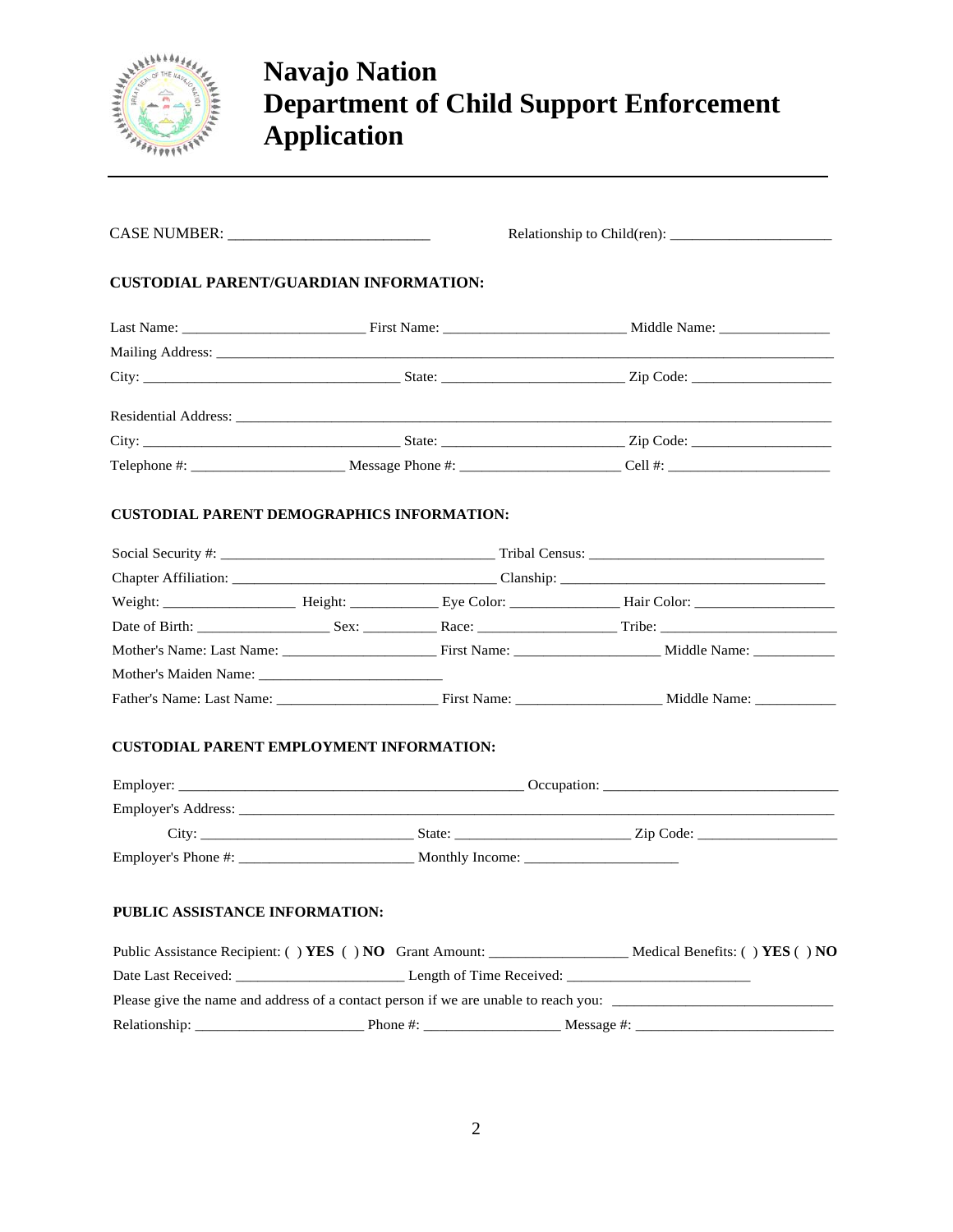## **NON-CUSTODIAL PARENT INFORMATION:**

| NON-CUSTODIAL PARENT DEMOGRAPHICS INFORMATION: |  |  |  |  |  |
|------------------------------------------------|--|--|--|--|--|
|                                                |  |  |  |  |  |
|                                                |  |  |  |  |  |
|                                                |  |  |  |  |  |
|                                                |  |  |  |  |  |
|                                                |  |  |  |  |  |
|                                                |  |  |  |  |  |
|                                                |  |  |  |  |  |
|                                                |  |  |  |  |  |
|                                                |  |  |  |  |  |
|                                                |  |  |  |  |  |
|                                                |  |  |  |  |  |
|                                                |  |  |  |  |  |
| NON-CUSTODIAL PARENT EMPLOYMENT INFORMATION:   |  |  |  |  |  |
|                                                |  |  |  |  |  |
|                                                |  |  |  |  |  |
|                                                |  |  |  |  |  |
|                                                |  |  |  |  |  |
|                                                |  |  |  |  |  |
|                                                |  |  |  |  |  |
|                                                |  |  |  |  |  |

If yes, please provide the following information if available: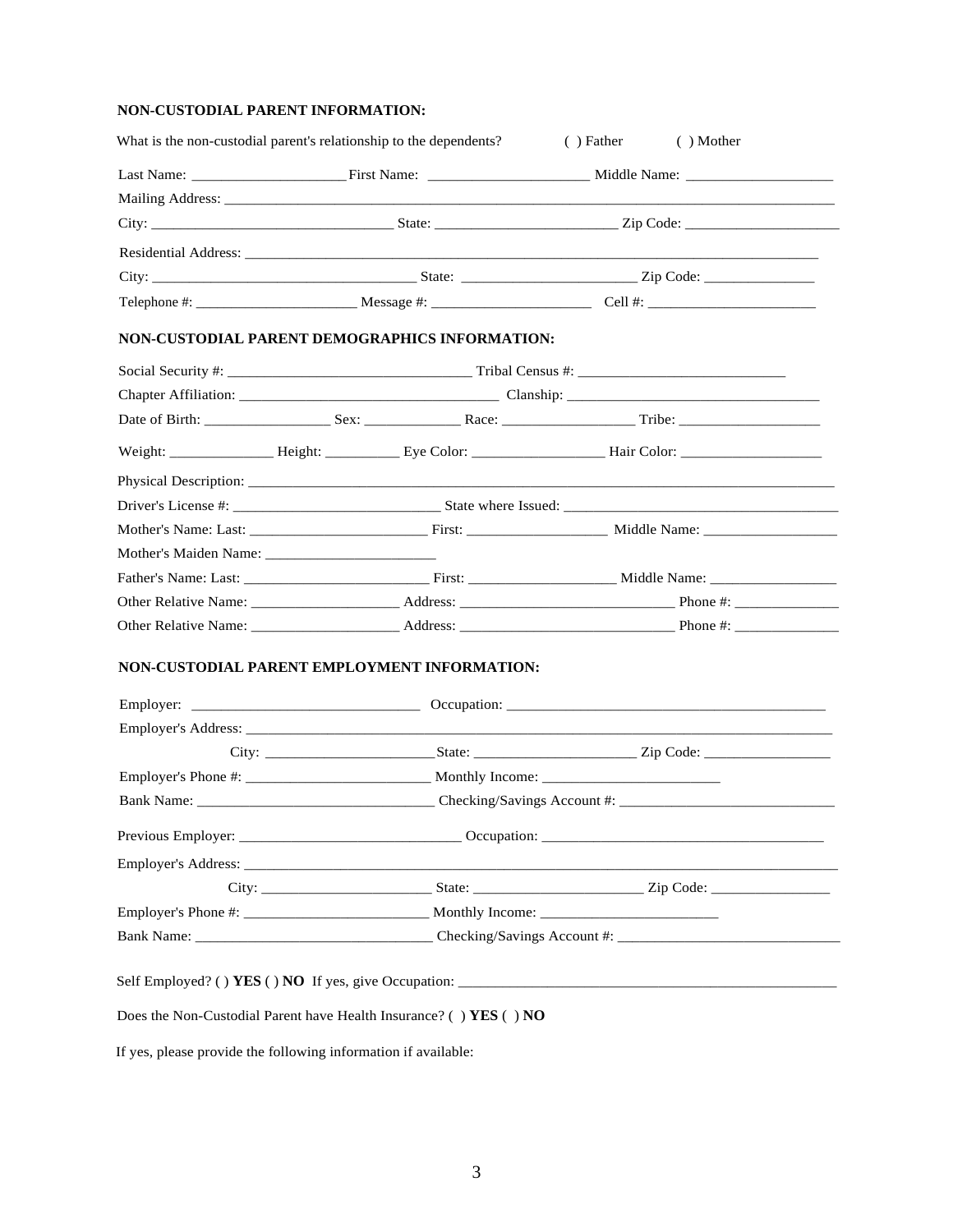| Is the Health Insurance through the Employer? ( ) $YES( ) NO$                                                                                                                                                                  |                                                                                         |                        |          |
|--------------------------------------------------------------------------------------------------------------------------------------------------------------------------------------------------------------------------------|-----------------------------------------------------------------------------------------|------------------------|----------|
| Is the Non-Custodial Parent currently in: () Prison () Jail If Yes, please provide the following information:                                                                                                                  |                                                                                         |                        |          |
|                                                                                                                                                                                                                                |                                                                                         |                        |          |
|                                                                                                                                                                                                                                |                                                                                         |                        |          |
|                                                                                                                                                                                                                                |                                                                                         |                        |          |
| Is Non-Custodial Parent on: () Probation () Parole If either answer is yes, please provide the following information:                                                                                                          |                                                                                         |                        |          |
|                                                                                                                                                                                                                                |                                                                                         |                        |          |
|                                                                                                                                                                                                                                |                                                                                         |                        |          |
|                                                                                                                                                                                                                                |                                                                                         |                        |          |
| Has the Non-Custodial Parent ever served in the Armed Forces? () YES () NO If yes, which Branch?                                                                                                                               |                                                                                         |                        |          |
|                                                                                                                                                                                                                                |                                                                                         |                        |          |
|                                                                                                                                                                                                                                |                                                                                         |                        |          |
| Does the Non-Custodial Parent receive Federal or other benefits (Social Security, SSI, VA, Retired Military, etc.)?                                                                                                            |                                                                                         |                        |          |
| () YES () NO if yes, please provide source:                                                                                                                                                                                    |                                                                                         |                        |          |
|                                                                                                                                                                                                                                |                                                                                         |                        |          |
| Non-Custodial Parent's Asset Information:                                                                                                                                                                                      |                                                                                         |                        |          |
|                                                                                                                                                                                                                                |                                                                                         |                        |          |
|                                                                                                                                                                                                                                |                                                                                         |                        |          |
| <b>INFORMATION ABOUT THE CHILD/CHILDREN:</b>                                                                                                                                                                                   |                                                                                         |                        |          |
|                                                                                                                                                                                                                                |                                                                                         |                        |          |
| Date of Birth: Sex: Sex: Next, Race: Tribal Census #: Next, 2014                                                                                                                                                               |                                                                                         |                        |          |
|                                                                                                                                                                                                                                |                                                                                         |                        | $NO$ ( ) |
| Were the parents married to each other at the time of birth?<br>Was the mother married to another person at time of birth?                                                                                                     |                                                                                         | $( )$ YES<br>$( )$ YES | $NO$ ( ) |
| If this child was born out of wedlock, has paternity been established?                                                                                                                                                         |                                                                                         | $( )$ YES              | $NO$ ( ) |
| If yes, was paternity established by? ( ) signed acknowledgement, ( ) court order, ( ) other (please specify)                                                                                                                  |                                                                                         |                        |          |
| Please attach a copy of the acknowledgement or court order.                                                                                                                                                                    |                                                                                         |                        |          |
|                                                                                                                                                                                                                                |                                                                                         |                        |          |
|                                                                                                                                                                                                                                |                                                                                         |                        |          |
| Were the parents married to each other at the time of birth?                                                                                                                                                                   |                                                                                         | $( )$ YES              | $NO$ ( ) |
| Was the mother married to another person at time of birth?                                                                                                                                                                     |                                                                                         | $( )$ YES              | $NO$ ( ) |
| If this child was born out of wedlock, has paternity been established?                                                                                                                                                         |                                                                                         | $( )$ YES              | $NO$ ( ) |
| If yes, was paternity established by? () signed acknowledgement, () court order, () other (please specify)                                                                                                                     |                                                                                         |                        |          |
| Please attach copy of the acknowledgement or court order.                                                                                                                                                                      |                                                                                         |                        |          |
| Name: Social Security #: Social Security #: Social Security #: Social Security #: Social Security #: Social Security #: Sex: Social Security #: Social Security #: Social Security #: Social Security #: Social Security #: So |                                                                                         |                        |          |
|                                                                                                                                                                                                                                |                                                                                         |                        |          |
| Were the parents married to each other at the time of birth?                                                                                                                                                                   |                                                                                         | $( )$ YES              | NO( )    |
| Was the mother married to another person at time of birth?                                                                                                                                                                     |                                                                                         | $( )$ YES              | NO( )    |
| If this child was born out of wedlock, has paternity been established?                                                                                                                                                         |                                                                                         | $( )$ YES              | NO( )    |
| If yes, was paternity established by? () signed acknowledgement, () court order, () other (please specify)                                                                                                                     | Denote the dependence of the column of decreed and contract on the set of $\mathcal{L}$ |                        |          |

Please attach a copy of the acknowledgement or court order.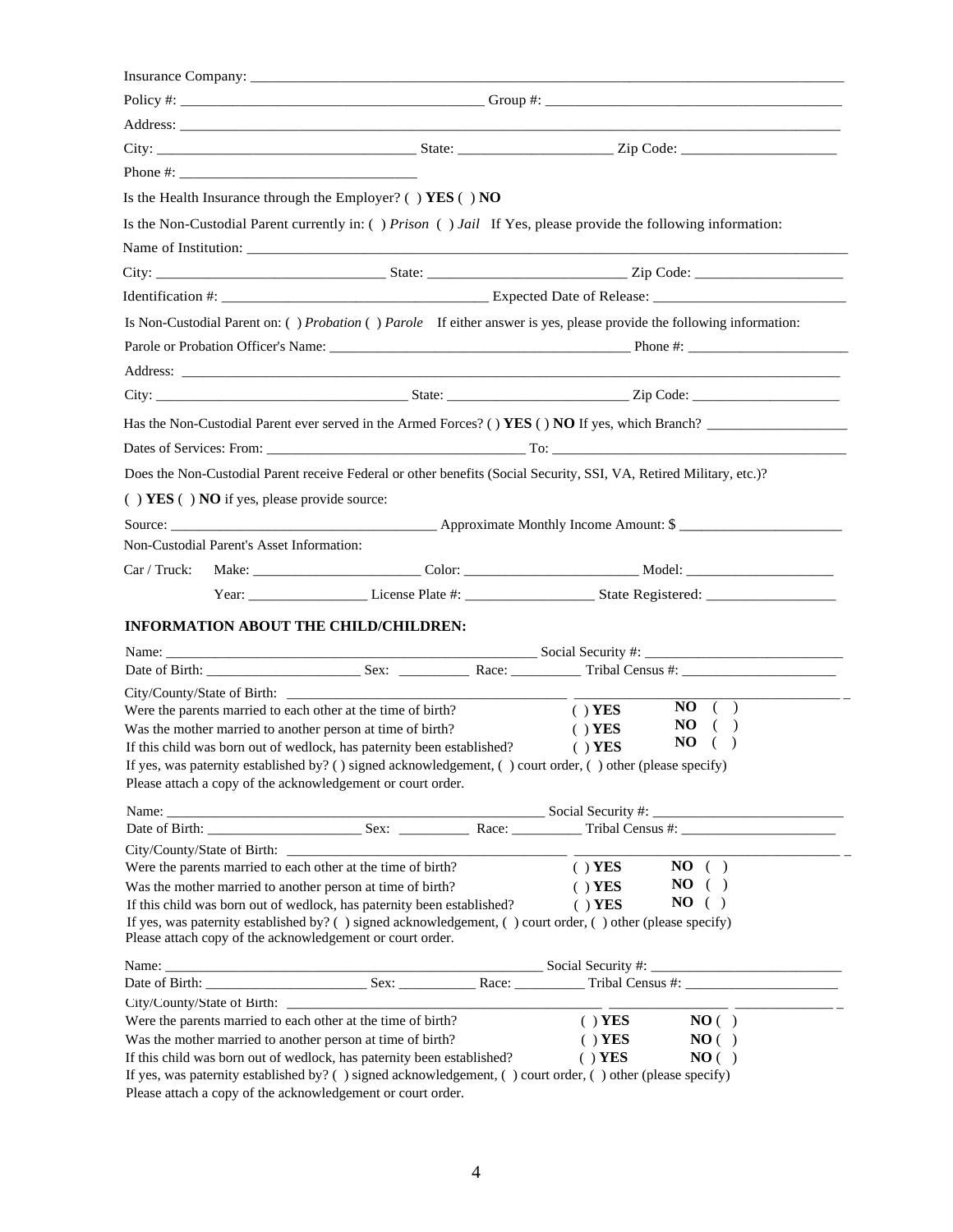| Date of Birth: Sex: Sex: Race: Tribal Census #:<br>NO( )<br>Were the parents married to each other at the time of birth?<br>$( )$ YES<br>Was the mother married to another person at time of birth?<br>$( )$ YES<br>NO( )<br>If this child was born out of wedlock, has paternity been established?<br>$( )$ YES<br>NO( )<br>If yes, was paternity established by? () signed acknowledgement, () court order, () other (please specify)<br>Please attach a copy of the acknowledgement or court order.<br>City/County/State of Birth:<br>Were the parents married to each other at the time of birth?<br>$( )$ YES<br>NO()<br>$( )$ YES<br>Was the mother married to another person at time of birth?<br>NO( )<br>If this child was born out of wedlock, has paternity been established? $( )$ <b>YES</b><br>NO( )<br>If yes, was paternity established by? () signed acknowledgement, () court order, () other (please specify)<br>Please attach a copy of the acknowledgement or court order.<br><b>CUSTODIAL/NON-CUSTODIAL PARENT RELATIONSHIP INFORMATION:</b><br>State: Navajo Nation: ___________<br><b>COURT ORDER/CHILD SUPPORT INFORMATION:</b><br>Health Insurance Ordered? () YES () NO Are Children Covered? () YES () NO<br>Policy No.: Dental ( ) or Health ( )<br><b>CHILD SUPPORT PAYMENT AND ARREARAGE INFORMATION:</b><br>Year:<br>Year:<br>Year:<br><b>MONTH</b><br>Due Received Balance<br>Received<br>Due<br>Received Balance<br>Due<br>Balance<br>\$<br>\$<br>\$<br>\$<br>\$<br>\$<br>\$<br>$\mathbb{S}$<br>\$<br><b>JANUARY</b><br><b>FEBRUARY</b><br><b>MARCH</b><br><b>APRIL</b><br>MAY<br><b>JUNE</b> |  |  |  |  |  |  |  |  |  |
|---------------------------------------------------------------------------------------------------------------------------------------------------------------------------------------------------------------------------------------------------------------------------------------------------------------------------------------------------------------------------------------------------------------------------------------------------------------------------------------------------------------------------------------------------------------------------------------------------------------------------------------------------------------------------------------------------------------------------------------------------------------------------------------------------------------------------------------------------------------------------------------------------------------------------------------------------------------------------------------------------------------------------------------------------------------------------------------------------------------------------------------------------------------------------------------------------------------------------------------------------------------------------------------------------------------------------------------------------------------------------------------------------------------------------------------------------------------------------------------------------------------------------------------------------------------------------------------------------------------------------------|--|--|--|--|--|--|--|--|--|
|                                                                                                                                                                                                                                                                                                                                                                                                                                                                                                                                                                                                                                                                                                                                                                                                                                                                                                                                                                                                                                                                                                                                                                                                                                                                                                                                                                                                                                                                                                                                                                                                                                 |  |  |  |  |  |  |  |  |  |
|                                                                                                                                                                                                                                                                                                                                                                                                                                                                                                                                                                                                                                                                                                                                                                                                                                                                                                                                                                                                                                                                                                                                                                                                                                                                                                                                                                                                                                                                                                                                                                                                                                 |  |  |  |  |  |  |  |  |  |
|                                                                                                                                                                                                                                                                                                                                                                                                                                                                                                                                                                                                                                                                                                                                                                                                                                                                                                                                                                                                                                                                                                                                                                                                                                                                                                                                                                                                                                                                                                                                                                                                                                 |  |  |  |  |  |  |  |  |  |
|                                                                                                                                                                                                                                                                                                                                                                                                                                                                                                                                                                                                                                                                                                                                                                                                                                                                                                                                                                                                                                                                                                                                                                                                                                                                                                                                                                                                                                                                                                                                                                                                                                 |  |  |  |  |  |  |  |  |  |
|                                                                                                                                                                                                                                                                                                                                                                                                                                                                                                                                                                                                                                                                                                                                                                                                                                                                                                                                                                                                                                                                                                                                                                                                                                                                                                                                                                                                                                                                                                                                                                                                                                 |  |  |  |  |  |  |  |  |  |
|                                                                                                                                                                                                                                                                                                                                                                                                                                                                                                                                                                                                                                                                                                                                                                                                                                                                                                                                                                                                                                                                                                                                                                                                                                                                                                                                                                                                                                                                                                                                                                                                                                 |  |  |  |  |  |  |  |  |  |
|                                                                                                                                                                                                                                                                                                                                                                                                                                                                                                                                                                                                                                                                                                                                                                                                                                                                                                                                                                                                                                                                                                                                                                                                                                                                                                                                                                                                                                                                                                                                                                                                                                 |  |  |  |  |  |  |  |  |  |
|                                                                                                                                                                                                                                                                                                                                                                                                                                                                                                                                                                                                                                                                                                                                                                                                                                                                                                                                                                                                                                                                                                                                                                                                                                                                                                                                                                                                                                                                                                                                                                                                                                 |  |  |  |  |  |  |  |  |  |
|                                                                                                                                                                                                                                                                                                                                                                                                                                                                                                                                                                                                                                                                                                                                                                                                                                                                                                                                                                                                                                                                                                                                                                                                                                                                                                                                                                                                                                                                                                                                                                                                                                 |  |  |  |  |  |  |  |  |  |
|                                                                                                                                                                                                                                                                                                                                                                                                                                                                                                                                                                                                                                                                                                                                                                                                                                                                                                                                                                                                                                                                                                                                                                                                                                                                                                                                                                                                                                                                                                                                                                                                                                 |  |  |  |  |  |  |  |  |  |
|                                                                                                                                                                                                                                                                                                                                                                                                                                                                                                                                                                                                                                                                                                                                                                                                                                                                                                                                                                                                                                                                                                                                                                                                                                                                                                                                                                                                                                                                                                                                                                                                                                 |  |  |  |  |  |  |  |  |  |
|                                                                                                                                                                                                                                                                                                                                                                                                                                                                                                                                                                                                                                                                                                                                                                                                                                                                                                                                                                                                                                                                                                                                                                                                                                                                                                                                                                                                                                                                                                                                                                                                                                 |  |  |  |  |  |  |  |  |  |
|                                                                                                                                                                                                                                                                                                                                                                                                                                                                                                                                                                                                                                                                                                                                                                                                                                                                                                                                                                                                                                                                                                                                                                                                                                                                                                                                                                                                                                                                                                                                                                                                                                 |  |  |  |  |  |  |  |  |  |
|                                                                                                                                                                                                                                                                                                                                                                                                                                                                                                                                                                                                                                                                                                                                                                                                                                                                                                                                                                                                                                                                                                                                                                                                                                                                                                                                                                                                                                                                                                                                                                                                                                 |  |  |  |  |  |  |  |  |  |
|                                                                                                                                                                                                                                                                                                                                                                                                                                                                                                                                                                                                                                                                                                                                                                                                                                                                                                                                                                                                                                                                                                                                                                                                                                                                                                                                                                                                                                                                                                                                                                                                                                 |  |  |  |  |  |  |  |  |  |
|                                                                                                                                                                                                                                                                                                                                                                                                                                                                                                                                                                                                                                                                                                                                                                                                                                                                                                                                                                                                                                                                                                                                                                                                                                                                                                                                                                                                                                                                                                                                                                                                                                 |  |  |  |  |  |  |  |  |  |
|                                                                                                                                                                                                                                                                                                                                                                                                                                                                                                                                                                                                                                                                                                                                                                                                                                                                                                                                                                                                                                                                                                                                                                                                                                                                                                                                                                                                                                                                                                                                                                                                                                 |  |  |  |  |  |  |  |  |  |
|                                                                                                                                                                                                                                                                                                                                                                                                                                                                                                                                                                                                                                                                                                                                                                                                                                                                                                                                                                                                                                                                                                                                                                                                                                                                                                                                                                                                                                                                                                                                                                                                                                 |  |  |  |  |  |  |  |  |  |
|                                                                                                                                                                                                                                                                                                                                                                                                                                                                                                                                                                                                                                                                                                                                                                                                                                                                                                                                                                                                                                                                                                                                                                                                                                                                                                                                                                                                                                                                                                                                                                                                                                 |  |  |  |  |  |  |  |  |  |
|                                                                                                                                                                                                                                                                                                                                                                                                                                                                                                                                                                                                                                                                                                                                                                                                                                                                                                                                                                                                                                                                                                                                                                                                                                                                                                                                                                                                                                                                                                                                                                                                                                 |  |  |  |  |  |  |  |  |  |
|                                                                                                                                                                                                                                                                                                                                                                                                                                                                                                                                                                                                                                                                                                                                                                                                                                                                                                                                                                                                                                                                                                                                                                                                                                                                                                                                                                                                                                                                                                                                                                                                                                 |  |  |  |  |  |  |  |  |  |
|                                                                                                                                                                                                                                                                                                                                                                                                                                                                                                                                                                                                                                                                                                                                                                                                                                                                                                                                                                                                                                                                                                                                                                                                                                                                                                                                                                                                                                                                                                                                                                                                                                 |  |  |  |  |  |  |  |  |  |
|                                                                                                                                                                                                                                                                                                                                                                                                                                                                                                                                                                                                                                                                                                                                                                                                                                                                                                                                                                                                                                                                                                                                                                                                                                                                                                                                                                                                                                                                                                                                                                                                                                 |  |  |  |  |  |  |  |  |  |
|                                                                                                                                                                                                                                                                                                                                                                                                                                                                                                                                                                                                                                                                                                                                                                                                                                                                                                                                                                                                                                                                                                                                                                                                                                                                                                                                                                                                                                                                                                                                                                                                                                 |  |  |  |  |  |  |  |  |  |
|                                                                                                                                                                                                                                                                                                                                                                                                                                                                                                                                                                                                                                                                                                                                                                                                                                                                                                                                                                                                                                                                                                                                                                                                                                                                                                                                                                                                                                                                                                                                                                                                                                 |  |  |  |  |  |  |  |  |  |
|                                                                                                                                                                                                                                                                                                                                                                                                                                                                                                                                                                                                                                                                                                                                                                                                                                                                                                                                                                                                                                                                                                                                                                                                                                                                                                                                                                                                                                                                                                                                                                                                                                 |  |  |  |  |  |  |  |  |  |
|                                                                                                                                                                                                                                                                                                                                                                                                                                                                                                                                                                                                                                                                                                                                                                                                                                                                                                                                                                                                                                                                                                                                                                                                                                                                                                                                                                                                                                                                                                                                                                                                                                 |  |  |  |  |  |  |  |  |  |
|                                                                                                                                                                                                                                                                                                                                                                                                                                                                                                                                                                                                                                                                                                                                                                                                                                                                                                                                                                                                                                                                                                                                                                                                                                                                                                                                                                                                                                                                                                                                                                                                                                 |  |  |  |  |  |  |  |  |  |
|                                                                                                                                                                                                                                                                                                                                                                                                                                                                                                                                                                                                                                                                                                                                                                                                                                                                                                                                                                                                                                                                                                                                                                                                                                                                                                                                                                                                                                                                                                                                                                                                                                 |  |  |  |  |  |  |  |  |  |
|                                                                                                                                                                                                                                                                                                                                                                                                                                                                                                                                                                                                                                                                                                                                                                                                                                                                                                                                                                                                                                                                                                                                                                                                                                                                                                                                                                                                                                                                                                                                                                                                                                 |  |  |  |  |  |  |  |  |  |
|                                                                                                                                                                                                                                                                                                                                                                                                                                                                                                                                                                                                                                                                                                                                                                                                                                                                                                                                                                                                                                                                                                                                                                                                                                                                                                                                                                                                                                                                                                                                                                                                                                 |  |  |  |  |  |  |  |  |  |
|                                                                                                                                                                                                                                                                                                                                                                                                                                                                                                                                                                                                                                                                                                                                                                                                                                                                                                                                                                                                                                                                                                                                                                                                                                                                                                                                                                                                                                                                                                                                                                                                                                 |  |  |  |  |  |  |  |  |  |
|                                                                                                                                                                                                                                                                                                                                                                                                                                                                                                                                                                                                                                                                                                                                                                                                                                                                                                                                                                                                                                                                                                                                                                                                                                                                                                                                                                                                                                                                                                                                                                                                                                 |  |  |  |  |  |  |  |  |  |
|                                                                                                                                                                                                                                                                                                                                                                                                                                                                                                                                                                                                                                                                                                                                                                                                                                                                                                                                                                                                                                                                                                                                                                                                                                                                                                                                                                                                                                                                                                                                                                                                                                 |  |  |  |  |  |  |  |  |  |
|                                                                                                                                                                                                                                                                                                                                                                                                                                                                                                                                                                                                                                                                                                                                                                                                                                                                                                                                                                                                                                                                                                                                                                                                                                                                                                                                                                                                                                                                                                                                                                                                                                 |  |  |  |  |  |  |  |  |  |
|                                                                                                                                                                                                                                                                                                                                                                                                                                                                                                                                                                                                                                                                                                                                                                                                                                                                                                                                                                                                                                                                                                                                                                                                                                                                                                                                                                                                                                                                                                                                                                                                                                 |  |  |  |  |  |  |  |  |  |
|                                                                                                                                                                                                                                                                                                                                                                                                                                                                                                                                                                                                                                                                                                                                                                                                                                                                                                                                                                                                                                                                                                                                                                                                                                                                                                                                                                                                                                                                                                                                                                                                                                 |  |  |  |  |  |  |  |  |  |
|                                                                                                                                                                                                                                                                                                                                                                                                                                                                                                                                                                                                                                                                                                                                                                                                                                                                                                                                                                                                                                                                                                                                                                                                                                                                                                                                                                                                                                                                                                                                                                                                                                 |  |  |  |  |  |  |  |  |  |
| <b>JULY</b>                                                                                                                                                                                                                                                                                                                                                                                                                                                                                                                                                                                                                                                                                                                                                                                                                                                                                                                                                                                                                                                                                                                                                                                                                                                                                                                                                                                                                                                                                                                                                                                                                     |  |  |  |  |  |  |  |  |  |
| <b>AUGUST</b>                                                                                                                                                                                                                                                                                                                                                                                                                                                                                                                                                                                                                                                                                                                                                                                                                                                                                                                                                                                                                                                                                                                                                                                                                                                                                                                                                                                                                                                                                                                                                                                                                   |  |  |  |  |  |  |  |  |  |

**Have you ever applied for Child Support Services with any other offices such as NNDCSE or other State Offices?**  OFFICE: \_\_\_\_\_\_\_\_\_\_\_\_\_\_\_\_\_\_\_\_\_\_\_\_\_\_\_\_\_\_\_\_\_\_\_\_\_\_\_\_\_\_\_\_\_\_\_\_\_ STATE: \_\_\_\_\_\_\_\_\_\_\_\_\_\_\_\_\_\_\_\_\_\_\_\_\_\_\_\_\_\_\_

TOTAL |\$ |\$ |\$ |\$ |\$ |\$ |\$

SEPTEMBER OCTOBER NOVEMBER DECEMBER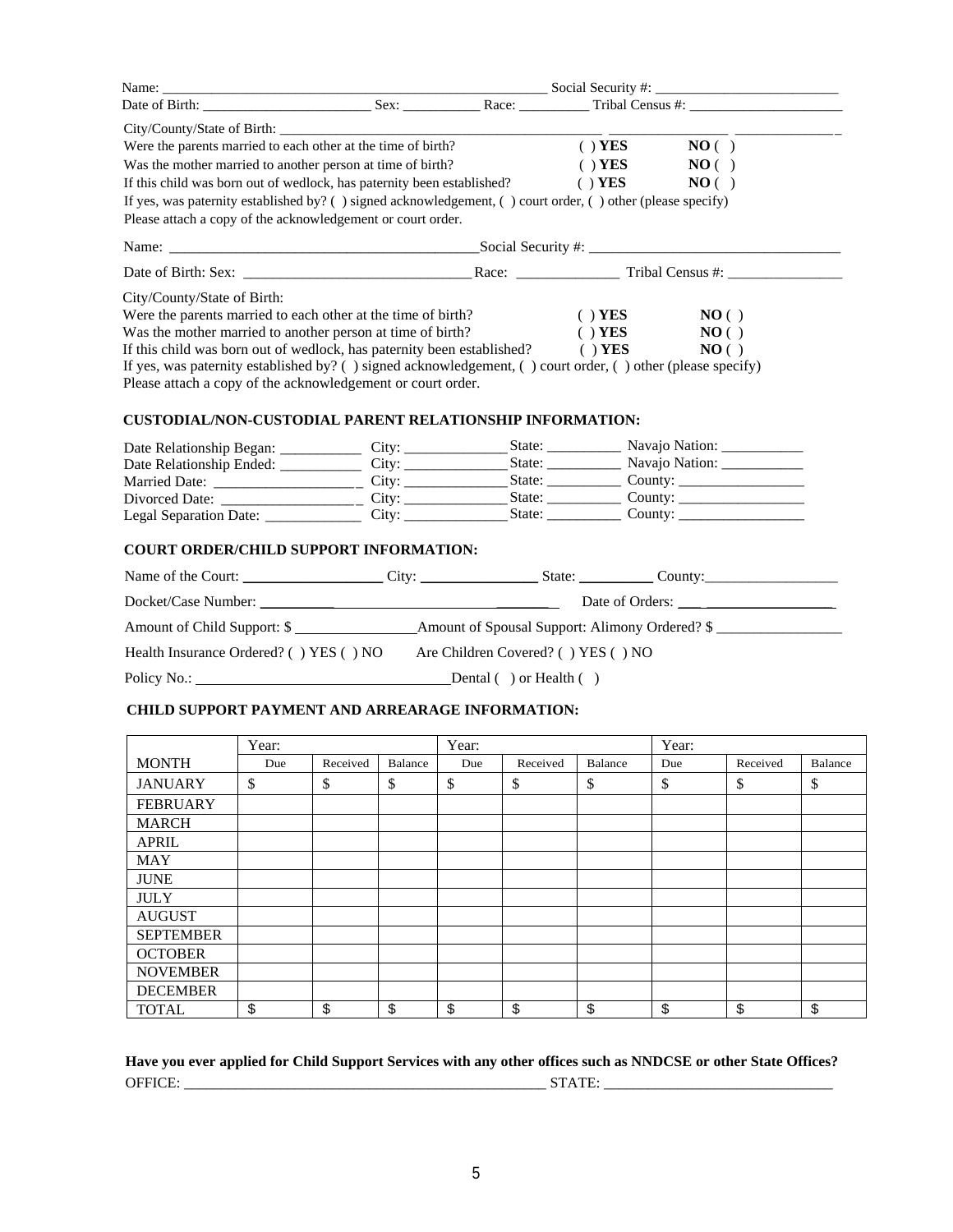## *ACKNOWLEDGEMENT OF PUBLIC ASSIGNMENT:*  **Pursuant to the Navajo Nation Child Support Enforcement Act or any other Provision of Applicable Navajo Nation Law**

#### **A. APPLICANT HEREBY APPLIES FOR SERVICES FROM THE NAVAJO NATION DEPARTMENT OF CHILD SUPPORT ENFORCEMENT AND AFFIRMS THAT HE/SHE UNDERSTANDS THE ASSIGNMENT OF CHILD SUPPORT RIGHTS WHICH INCLUDES:**

- **1) The right to prosecute any action to establish parentage;** 
	- **2) To establish child support obligation;**
- **3) To enforce child support on existing Court Order; and** 
	- **4) To modify child support obligation.**

#### **ALL SUCH ACTIONS SHALL BE BROUGHT IN THE NAME OF THE NAVAJO NATION.**

- **B. APPLICANT AGREES TO FORWARD TO THE NAVAJO NATION DEPARTMENT OF CHILD SUPPORT ENFORCEMENT ANY AND ALL SUPPORT PAYMENTS, WHICH ARE RECEIVED DIRECTLY FROM THE NON-CUSTODIAL PARENT;**
- **C. APPLICANT UNDERSTANDS THAT THE NNDCSE MAY TERMINATE ITS SERVICES TO THE APPLICANT, IF THE APPLICANT REFUSES TO COMPLY WITH POLICIES AND PROCEDURES, OR IF THE ACTIONS OF THE APPLICANT ARE DETRIMENTAL TO THE OPERATION OF THE NAVAJO NATION DEPARTMENT OF CHILD SUPPORT ENFORCEMENT;**
- **D. APPLICANT HEREBY AFFIRMS THAT ALL STATEMENTS IN THIS APPLICATION ARE TRUE AND CORRECT TO THE BEST OF THE APPLICANTS KNOWLEDGE.**

Navajo Nation Department of Child Support Enforcement Offices:

#### **NNDCSE-Central Administration**

St. Michaels Professional Bldg. Hwy 264, Mission Rd. St. Michaels, AZ 86511 PO Box 7050 Window Rock, AZ 86515 Phone #: (928) 871-7194 Fax #: (928) 871-7196

#### **NNDCSE-Shiprock Agency Office**

City Market Shopping Center Space #5 PO Box 3499 Shiprock, NM 87420 Phone #: 1-800-288-7207 (In-State Calls) Phone #: 1-800-585-7631 (Out of State Calls) Fax #: (505) 368-1036

#### **NNDCSE-Crownpoint Agency Office**

Navajo Route 9, State Hwy 371 Bashas' Shopping Center, Suite 7 PO Box 1940 Crownpoint, NM 87313 Phone #: 1-800-288-7207 (In-State Calls) Phone #: 1-800-585-7631 (Out of State Calls) Fax #: (505) 786-2206

### **NNDCSE-Ft. Defiance Agency Office**

Morgan Blvd. B1dg# W008-011 PO Box 2339 Window Rock, AZ 86515 Phone #: (928) 871-6895 Fax #: (928) 871-6878

#### **NNDCSE-Chinle Agency Office**

La Casa Blanca Office Complex 200 E. Route 7 PO Box 160 Chinle, AZ 86503 Phone #: (928) 674-2300 Fax #: (928) 674-2307

#### **NNDCSE- Tuba City Agency Office**

Dook'oos'li1d Office Rental Center Main Street Hwy 160 Suite 102 PO Box 2988 Tuba City, AZ 86045 Phone #: (928) 283-3416 Fax #: (928) 283-3423